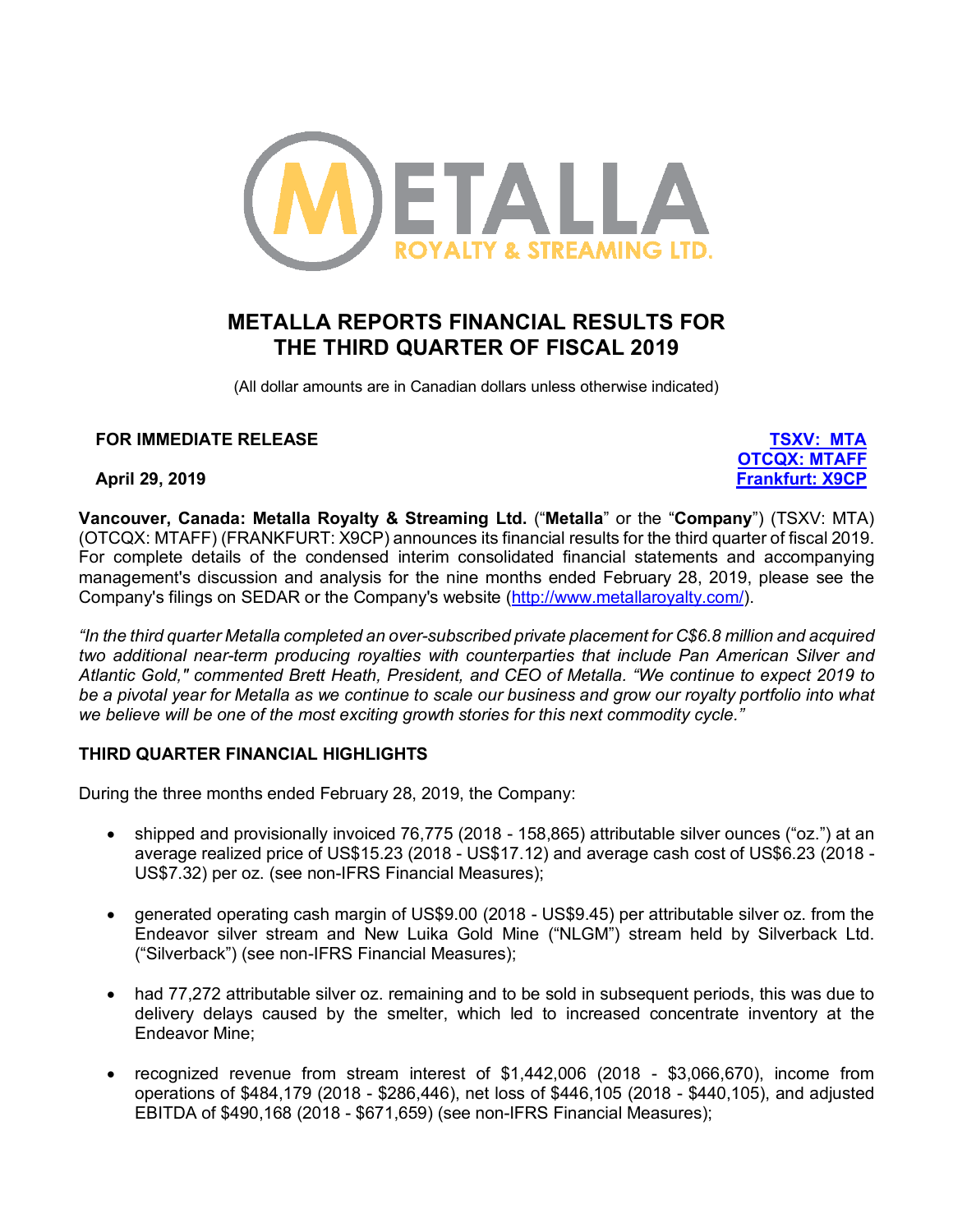- recorded cash flow from operating activities, before net change in non-cash working capital items, of \$282,728 (2018 - \$619,402), offset by \$5,462,568 spent on acquisitions of NSR royalty interests, resulting in positive working capital of \$730,568 (May 31, 2018 - \$4,661,792);
- acquired a 1.5% NSR royalty on the Cap-Oeste Sur East ("COSE") gold and silver property owned by Pan American Silver Corp. ("Pan American"), in Santa Cruz, Argentina from Patagonia Gold PLC ("Patagonia Gold") for US\$1,500,000 in cash;
- acquired a 1% NSR royalty on the 15 Mile Stream ("FMS") gold project owned by Atlantic Gold Corporation ("Atlantic Gold"), in Nova Scotia, Canada from a private party for US\$2,200,000 in cash and 2,619,000 common shares;
- completed a brokered private placement for \$6,824,070.24 by issuing 8,748,808 units at \$0.78 per unit;
- entered into an arrangement to retire its convertible debenture held by Coeur Mining, Inc ("Coeur"), which was completed subsequently; and
- declared and paid a monthly dividend of \$0.0015 per share.

### **QUARTERLY UPDATES ON ROYALTIES AND STREAMS**

#### *Santa Gertrudis NSR*

Agnico Eagle Mines Limited ("Agnico") reported by press release dated April 25, 2019 that Santa Gertrudis drilling discovered new high-grade structures at Trinidad and further extends known resource areas – Highlights include 14.7 g/t gold over 11.5 metres at 170 metres depth at Trinidad and 5.1 g/t gold over 4.5 metres at 33 metres depth at Greta.

In the first quarter of 2019, 45 drill holes (10,521 metres) were completed, mainly in the Trinidad, Greta, Viviana, Toro, and Becerros zones, which form part of the initial full-year budget of 29,000 metres. This drilling focused on extending the mineral resources and exploring new targets.

Recent assay results from the Trinidad Trend have discovered a down-plunge extension of the main Amelia deposit and also an interpreted parallel high-grade structure that increases the potential of the zone. The discovery of additional structures is a result of better understanding the controls of mineralization in the district. The results for the Greta, Viviana, Toro, and Becerros trends represent mainly deposit extensions.

Recent work at Amelia shows the potential for several parallel structures at underground depths, with grades higher than the current mineral resources at the Santa Gertrudis project. These structures are open along strike and at depth. The Company is also evaluating different project development scenarios at Santa Gertrudis. The project contains both low-grade oxide and high-grade sulfide types of mineralization that have been recognized from the surface down to 410 metres depth locally.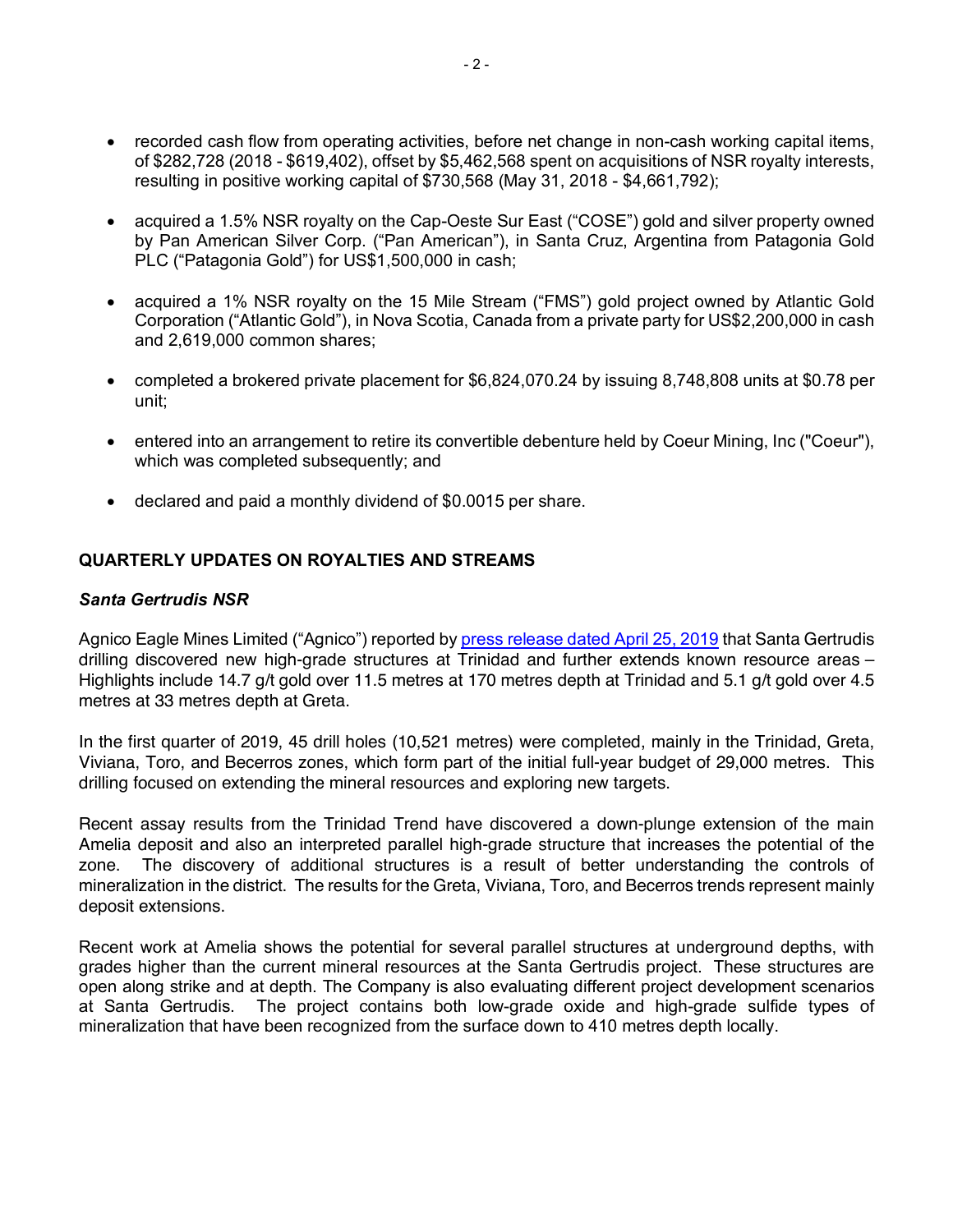

**SGE19-233** 

SGF19-233

7.8 g/t Au / 4.0 m

2.5 g/t Au / 8.5 m

**SGE19-233** 2.7 g/t Au / 3.0 m

SGE19-233

SGE19-233

4.4 g/t Au / 4.0 m

2018 Mineral Resource

Mural - limestones with siltstone Mural - thin-bedded limestone Mural - fine-grained sandstone, siltstone to shale Morita - siltstone, sandstone, conglomerate

150 m

Mural - limestone

 $\overline{\phantom{a}}$  Fault zone

## Santa Gertrudis Project – Amelia Deposit Composite Cross Section

**Proposed Pit** Outline

**SGE19-207** 

**SGE19-207** 

6.9 g/t Au / 4.0 m

14.7 g/t Au / 11.5 m ncl. 21.5 g/t Au / 7.5 m

SGE19-209 8.0 g/t Au / 3.0 m

**SGE19-209** 

4.0 g/t Au / 12.5 m SGE19-209

4.9 g/t Au / 26.8 m incl. 10.9 g/t Au / 6.7 m SGE19-209

8.2 g/t Au / 4.0 m

1200 m El

900 m E



900 m El

Agnico reported by press release dated February 14, 2019 that drilling in 2018 outlined an initial inferred mineral resource of 962,000 oz. of Au grading 1.09 g/t at the Santa Gertrudis project in Sonora, Mexico. The 31,127-metre program confirmed the historical drilling and discovered several high-grade feeder zones on the project highlighted by 12.1g/t gold over 5.1 metres at 99 metres depth and 9.7g/t gold over 15.0 metres at 33 metres depth.

 $\frac{1}{2}$ 

SGE19-209

SGE19-207

The initial exploration budget for 2019 was US\$8.2M, which includes 29,000 metres of drilling focused on expanding the mineral resource, testing the extensions of high-grade structures, and exploring new targets to be outlined by a target-generation initiative. However, given the favourable drill results, a supplementary exploration budget of US\$2M has been approved to conduct an additional 11,500-metre drill program solely focused at Amelia to investigate further "this promising deposit." This is the second time in 2019 that Agnico has increased its exploration budget on the 44,145 hectare property.

Agnico is currently evaluating a potential production scenario that utilizes a heap leach for lower grade mineralization and a small mill facility to process higher-grade mineralization. Agnico has stated that the Santa Gertrudis project has the potential to be a similar size operation to La India, which produced over 100,000 oz. of gold annually over the previous two years.

Metalla holds a 2.0% NSR royalty on the Santa Gertrudis project.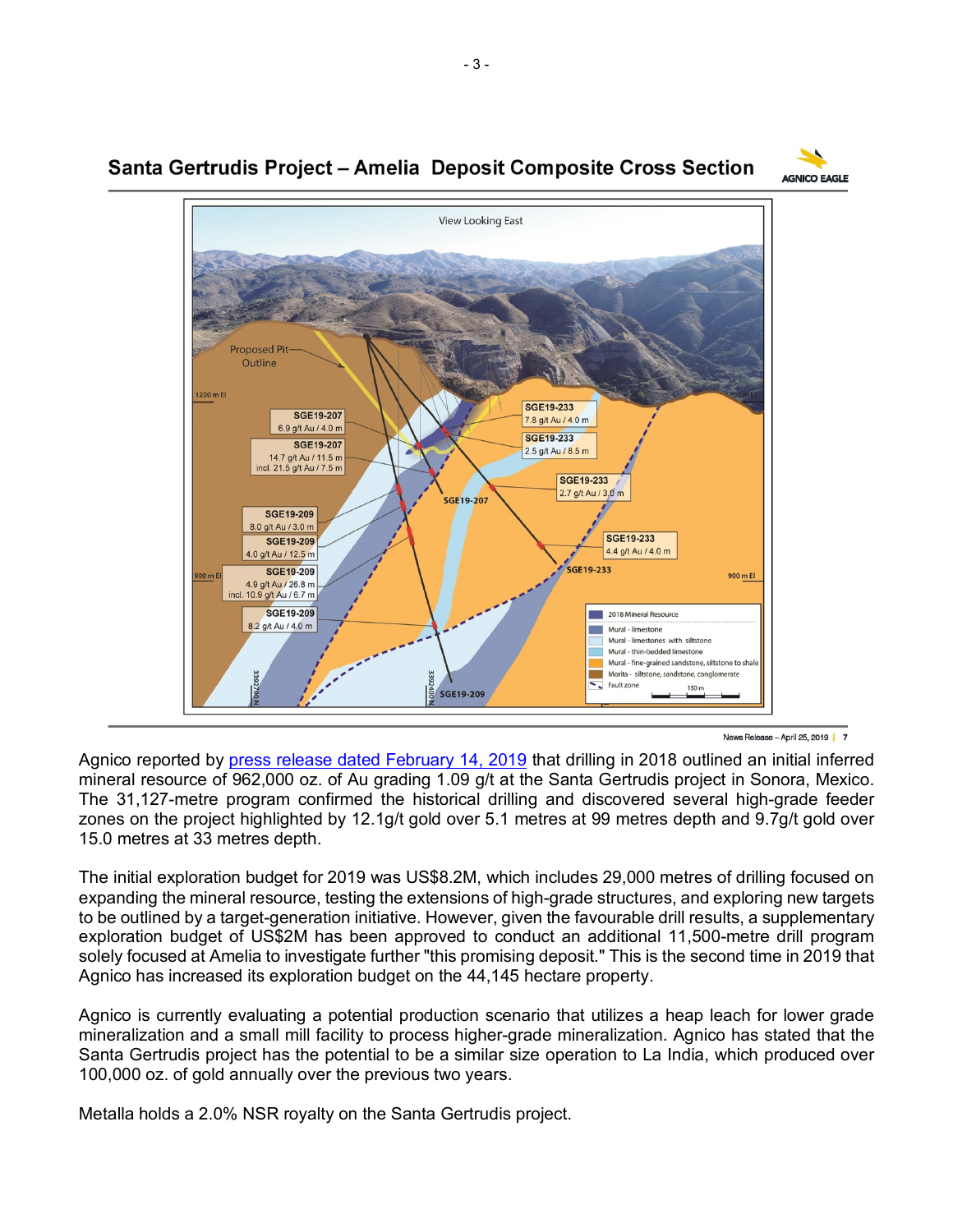#### *15 Mile Stream NSR*

Atlantic Gold reported by press release dated March 13, 2019 updated mineral resource estimates following recent drilling campaigns at its Touquoy, 15 Mile Stream, and Cochrane Hill deposits. Following the drilling of 35,710 metres since the last resource estimate at the FMS deposit (see technical report titled "*Moose River Consolidated Project, Nova Scotia, Canada, NI 43-101 Technical Report on Moose River Consolidated Phase 1 and 2 Expansion*" with an effective date of January 24, 2018), Atlantic Gold reported an increase of 47% or 216,000 oz. for a total of 677,000 oz. of contained gold ("Au") between the three deposits of Egerton-MacLean, Hudson, and Plenty. This resource update is expected to add 2,160 oz. of gold to Metalla's account over the life of the mine.

|                        | <b>Measured</b><br>& Indicated | Au<br>Grade | Contain<br>ed Au | <b>Inferred</b> | Au<br>Grade | Contain<br>ed<br>Au |
|------------------------|--------------------------------|-------------|------------------|-----------------|-------------|---------------------|
| <b>Pit Constrained</b> |                                |             |                  |                 |             |                     |
| <b>Resources</b>       | (Kt)                           | (g/t)       | (Koz)            | (Kt)            | (g/t)       | (Koz)               |
| Eggerton-MacLean       | 14,600                         | 1.16        | 544              | 1,400           | 1.24        | 56                  |
| Hudson                 | 1,800                          | 0.78        | 45               | 400             | 1.01        | 13                  |
| Plenty                 | 2,700                          | 1.01        | 88               | 300             | 1.56        | 15                  |
| <b>Total</b>           | 19,100                         | 1.10        | 677              | 2,100           | 1.24        | 84                  |

Atlantic Gold intends to continue to explore FMS in 2019 and test the connections between the Egerton-MacLean Zone and the newly-discovered 149 Deposit located two (2) kilometres to the north-east, which was omitted from the recent estimate. Follow-up diamond drilling is underway to test the easterly extension of the 149 Gold Deposit. This was the first discovery of the Corridor Regional Program, an initial program of 6,000 metres is planned.

Metalla holds a 1.0% NSR royalty that covers the entirety of the Egerton-MacLean, Hudson, the newlydiscovered 149 Deposits, and a majority of the Plenty deposit.

### *Joaquin and Cap-Oeste Sur Este NSRs*

Pan American advanced the development of the COSE and Joaquin projects in Argentina. Production at both mines is expected to start in the second half of 2019. At Joaquin, the initial fleet of development mining equipment was procured, and the development of the underground access decline continued. At COSE, development of the underground access decline also continued, along with the commencement of construction on the first underground electrical substation.

Pan American has outlined capital expenditures at Joaquin and COSE in 2019 to complete development and bring both mines into production totaling US\$20M. Both projects remain on budget.

Metalla holds a 2.0% NSR royalty on Joaquin project and 1.5% NSR royalty on COSE project.

#### *Endeavor Silver Stream*

The Endeavor Mine located in New South Wales, Australia was once the region's largest zinc, lead, and silver producer. Commissioned in 1983 as the Elura Mine, the site has been operated by CBH since 2003 and was then renamed as the Endeavor Mine. The orebody at the Endeavor Mine has the form of massive vertical pillars, which is similar to others found in the Cobar Basin. Extraction of approximately 30 million tonnes has occurred to date.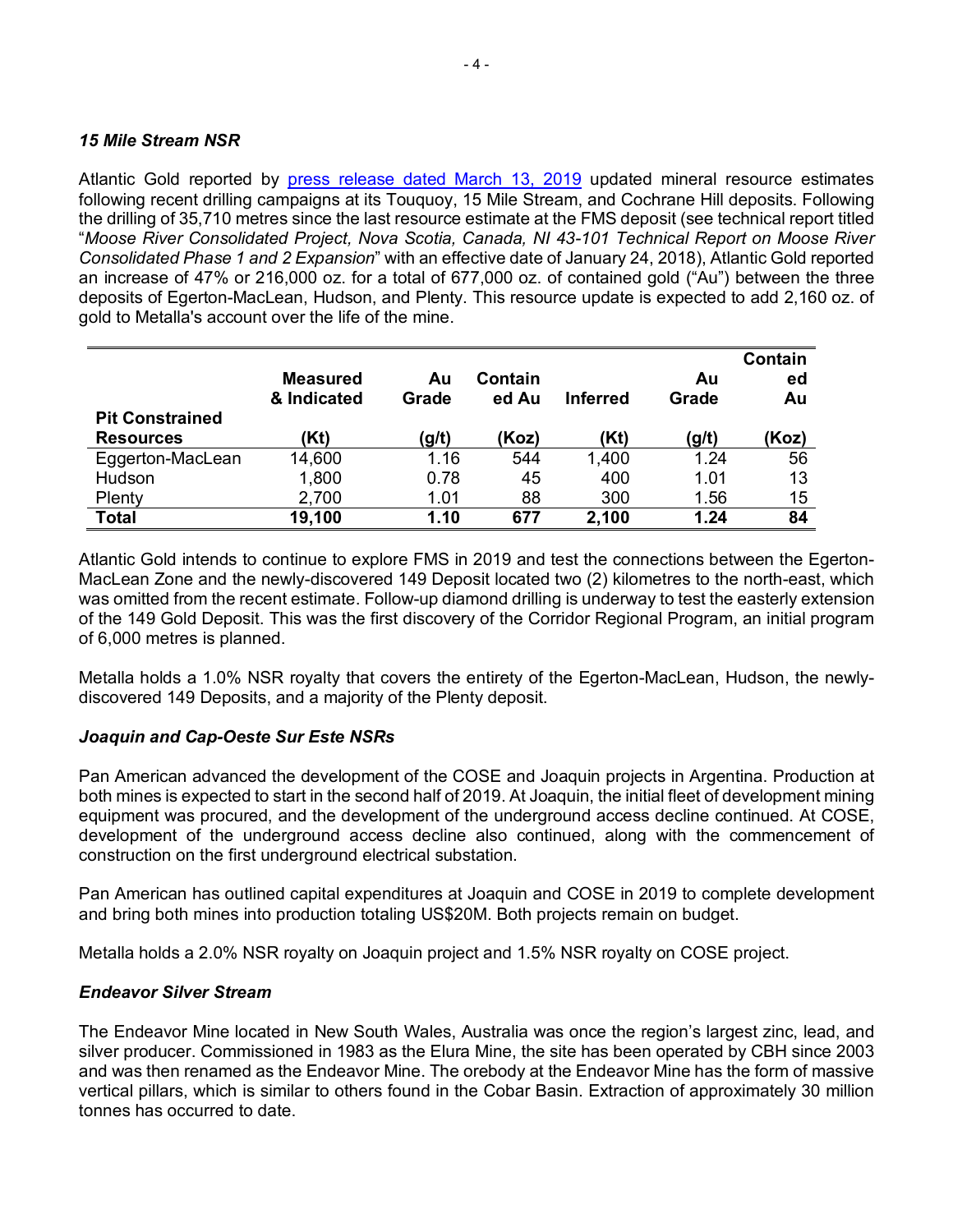Metalla has the right to buy 100% of the silver production up to 20.0 million ounces (7.1 million ounces have been delivered to date) from the Endeavor Mine for an operating cost contribution of US\$1.00 per ounce of payable silver, indexed annually for inflation, and a further increment of 50% of the amount by which silver price exceeds US\$7.00 per ounce.

CBH has allocated more resources and capital from the development of new stopes on the existing mineralized zone to developing the recently discovered Deep Zinc Lode ("**DZL**") at depth. CBH has advised the plan is to carry out further drilling to firm up the DZL resource with initial results expected in Q3 2019. They will be evaluating the economic viability of the DZL with the goal to sequence into an expanded mine plan eventually. CBH has advised that they expect a revised mine plan for the existing orebody in the second half of calendar 2019. Currently, the current mine plan allows for production through December 2020.

### *Garrison NSR*

Osisko Mining Inc. ("Osisko") reported by press release dated February 19, 2019, an updated mineral resources estimate for the Garrison gold project and an additional press release dated February 20, 2019, it's intent to spin out the Garrison gold project into a new company. Under the terms of the binding letter agreement, Osisko will affect a business combination that will result in a reverse takeover of Chantrell Ventures Corp. and change its name to "O3 Mining Corporation" ("O3 Mining") subsequently. The proposed transaction is anticipated to be completed by way of plan of arrangement which will include the transfer of Osisko's Garrison deposit, Marban deposit, exploration properties and a portfolio of select securities. O3 Mining will focus on continuing its consolidation strategy and progressing its development assets.

The Company views this proposed transaction as a positive development for the Garrison gold project, which will become the focus of O3 Mining and provide several key benefits: the ability to push forward the Garrison project on a standalone basis and the flexibility to consolidate other projects in close proximity to build critical mass that can attract development by major mining companies.

|                    | <b>Measured</b><br>& Indicated | Au<br>Grade | <b>Contained</b><br>Au | <b>Inferred</b> | Au<br>Grade | <b>Contained</b><br>Au |
|--------------------|--------------------------------|-------------|------------------------|-----------------|-------------|------------------------|
| <b>Pit</b>         |                                |             |                        |                 |             |                        |
| <b>Constrained</b> | (Kt)                           | (g/t)       | (Koz)                  | (Kt)            | (g/t)       | (Koz)                  |
| Garrcon            | 20,711                         | 0.97        | 644                    | 2,834           | 1.8         | 167                    |
| Jonpol             | 7,165                          | 1.63        | 376                    | 471             | 1.5         | 29                     |
| 903                | 15,734                         | 1.08        | 548                    | 6,961           | 1.(         | 225                    |
| <b>Total</b>       | 43,610                         | 1.12        | 1,568                  | 10,266          | 1.          | 421                    |

The table below outlines the mineral resource estimate for the Garrison gold deposit:

The estimate is based on 1,115 drill holes totaling 342,874 metres of drilling completed by previous operators and includes 197 holes totaling 87,251 metres by Osisko between 2016 and July 2018. Global non-pit constrained resources at a 0.4 g/t Au cut-off to 300 metres below the surface is 1.87 million oz. gold at 1.06 g/t Au in the measured & indicated category and 0.61 million oz. gold at 0.92 g/t Au in the inferred category. The mineral resource estimate was prepared by RockRidge and reviewed and audited by Micon International Limited. Finally, Osisko indicated that the technical report supporting the mineral resource estimate above would be filed within 45 days but no filing has yet been made by Osisko.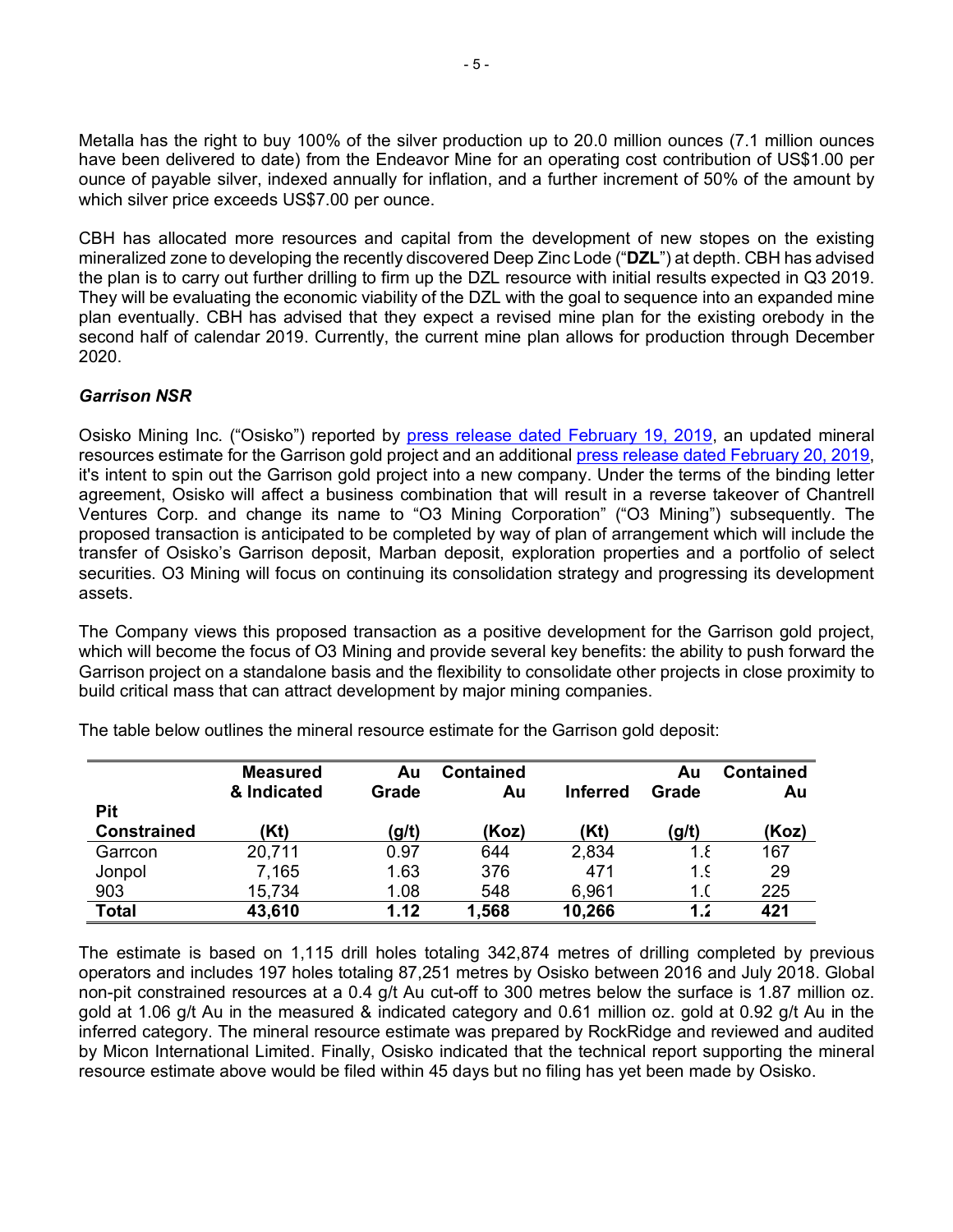Based on the updated resource estimate, management believes Osisko's intent to prioritize the open pit potential of the Garrison deposit which may envision three (3) separate pits and a centralized milling facility as the project continues to move forward under O3 Mining's direction.

Metalla holds a 2.0% NSR on the Garrcon and Jonpol projects and part of the 903 zone on the Garrison project.

#### **Akasaba West NSR**

Agnico has reported that development of the Akasaba West open pit is scheduled for 2021 based on the prioritization of development capital spending. Akasaba West contains probable mineral reserves of 147,000 ounces of gold and 25,800 tonnes of copper (5.4 million tonnes grading 0.84 g/t gold and 0.48% copper) and is expected to contribute approximately 20,000 ounces of gold per year to the Goldex production profile once in production.

Metalla holds a 2% NSR on Akasaba West.

#### **CORPORATE UPDATE**

Metalla has received a total of C\$3,817,419 from 5,312,746 (C\$0.75 and C\$0.60) warrants being exercised from the March/April 2017 financing and Valgold acquisition. A total of 858,000 warrants have expired that were not exercised. Metalla also advises that further to news releases of the Company on December 21, 2018, and January 4, 2019, an additional 55,050 units were issued to two arm's length subscribers on the same terms as the previously completed private placement. The securities issued are subject to a four month hold period.

### **QUALIFIED PERSON**

The technical information contained in this news release has been reviewed and approved by Charles Beaudry, geologist M.Sc., member of the Association of Professional Geoscientists of Ontario and the Ordre des Géologues du Québec and a consultant to Metalla. Mr. Beaudry is a Qualified Person as defined in "National Instrument 43- 101 *Standards of disclosure for mineral projects*".

### **ABOUT METALLA**

Metalla is a precious metals royalty and streaming company. Metalla provides shareholders with leveraged precious metal exposure through a diversified and growing portfolio of royalties and streams. Our strong foundation of current and future cash-generating asset base, combined with an experienced team gives Metalla a path to become one of the leading gold and silver companies for the next commodities cycle.

For further information, please visit our website at www.metallaroyalty.com

**Contact Information**

### **METALLA ROYALTY & STREAMING LTD.**

Brett Heath, President & CEO Phone: 604-696-0741 Email: info@metallaroyalty.com

Kristina Pillon, Investor Relations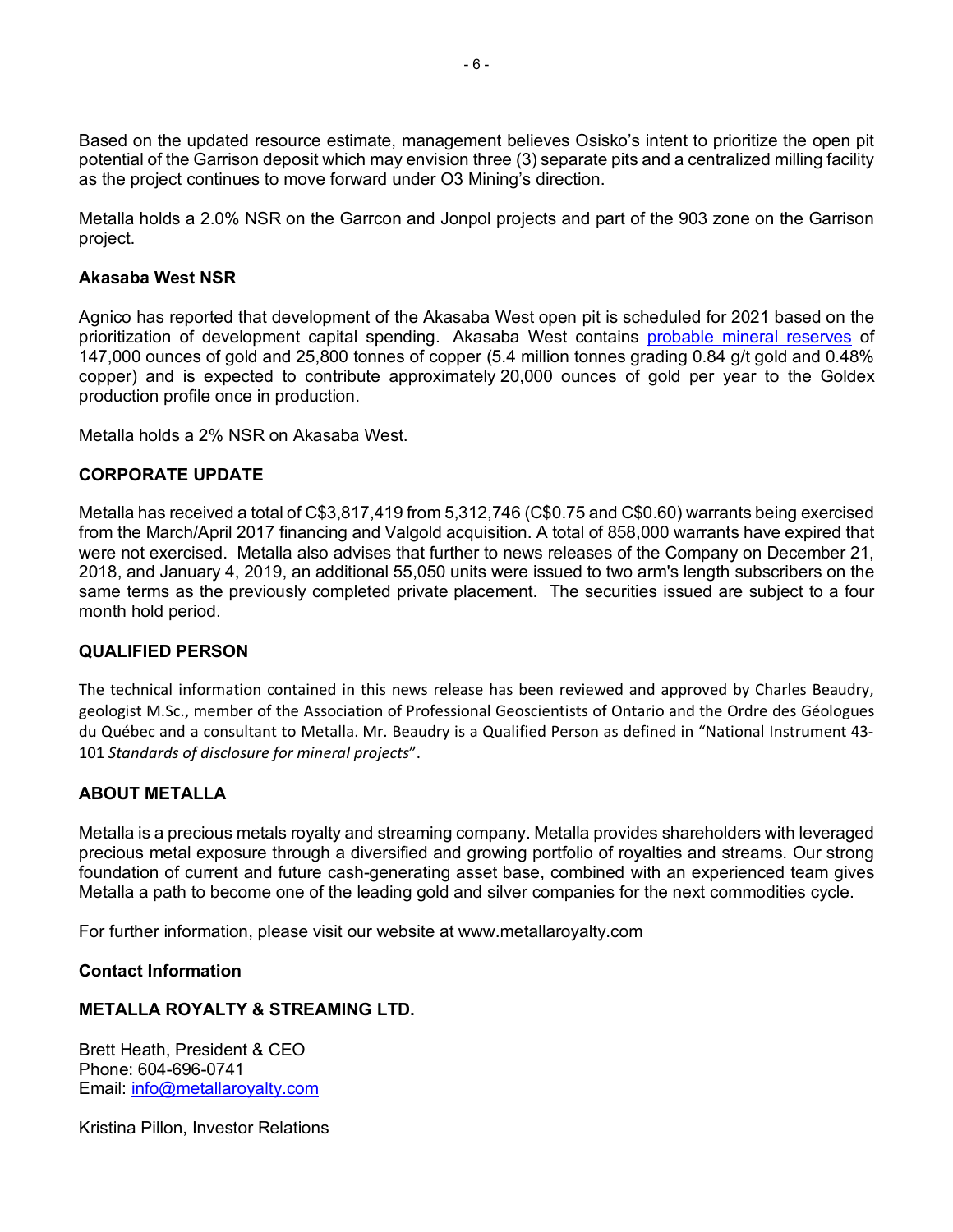#### Phone: 604-908-1695 Email: kristina@metallaroyalty.com

#### Website: www.metallaroyalty.com

*Neither the TSX Venture Exchange nor it's Regulation Services Provider (as that term is defined in the policies of the TSXV) accept responsibility for the adequacy or accuracy of this release.*

*No securities regulatory authority has either approved or disapproved of the contents of this news release. The securities being offered have not been, and will not be, registered under the United States Securities Act of 1933, as amended (the ''U.S. Securities Act''), or any state securities laws, and may not be offered or sold in the United States, or to, or for the account or benefit of, a "U.S. person" (as defined in Regulation S of the U.S. Securities Act) unless pursuant to an exemption therefrom. This press release is for information purposes only and does not constitute an offer to sell or a solicitation of an offer to buy any securities of the Company in any jurisdiction.*

#### *Non-IFRS Financial Measures*

*Certain marked information are alternative performance measures, and readers should refer to non-international financial reporting standards ("IFRS") financial measures in the Company's Management's Discussion and Analysis for the nine months ended February 28, 2019, as filed on SEDAR and as available on the Company's website for further details. Metalla has included certain performance measures in this press release that do not have any standardized meaning prescribed by IFRS including average cash cost per ounce of attributable silver, average realized price per ounce of attributable silver, and cash margin. Average cost per ounce of attributable silver is calculated by dividing the cash cost of sales, plus applicable selling charges, by the attributable ounces sold. In the precious metals mining industry, this is a common performance measure but does not have any standardized meaning. The Company believes that, in addition to conventional measures prepared in accordance with IFRS, certain investors use this information to evaluate the Company's performance and ability to generate cash flow. Cash margin is calculated by subtracting the average cash cost per ounce of attributable silver from the average realized price per ounce of attributable silver. The Company presents cash margin as it believes that certain investors use this information to evaluate the Company's performance in comparison to other companies in the precious metals mining industry who present results on a similar basis. The presentation of these non-IFRS measures is intended to provide additional information and should not be considered in isolation or as a substitute for measures of performance prepared in accordance with IFRS. Other companies may calculate these non-IFRS measures differently.*

#### *Technical and Third Party Information*

*Metalla has limited, if any, access to the properties on which Metalla holds a royalty, stream or other interest. Metalla is dependent on, (i) the operators of the mines or properties and their qualified persons to provide technical or other information to Metalla, or (ii) on publicly available information to prepare disclosure pertaining to properties and operations on the mines or properties on which Metalla holds a royalty, stream or other interest, and generally has limited or no ability to independently verify such information. Although Metalla does not have any knowledge that such information may not be accurate, there can be no assurance that such third-party information is complete or accurate. Some information publicly reported by operators may relate to a larger property than the area covered by Metalla's royalty, stream or other interest. Metalla's royalty, stream or other interests often cover less than 100% and sometimes only a portion of the publicly reported mineral reserves, resources, and production of a property.*

#### *Cautionary Note Regarding Forward-Looking Statements*

*This press release contains "forward-looking information" and "forward-looking statements" within the meaning of applicable Canadian and U.S. securities legislation. The forward-looking statements herein are made as of the date of this press release only, and the Company does not assume any obligation to update or revise them to reflect new information, estimates or opinions, future events or results or otherwise, except as required by applicable law. Often, but not always, forward-looking statements can be identified by the use of words such as "plans", "expects", "is expected", "budgets", "scheduled", "estimates", "forecasts", "predicts", "projects", "intends", "targets", "aims", "anticipates" or "believes" or variations (including negative variations) of such words and phrases or may be identified by statements to the effect that certain actions "may", "could", "should", "would", "might" or "will" be taken, occur or be achieved. Forward-looking information in this press release includes, but is not limited to, statements with respect to future events or future performance of Metalla, disclosure regarding the precious metal purchase agreements and royalty payments to be paid to Metalla by property owners or operators of mining projects pursuant to net smelter returns and other royalty agreements of Metalla, continued ramp-up at the Endeavor Mine, management's expectations regarding Metalla's growth, results of operations, estimated future revenues, carrying value of assets, future dividends, and requirements for additional capital, production estimates, production costs and revenue, future demand for and prices of commodities, expected mining*